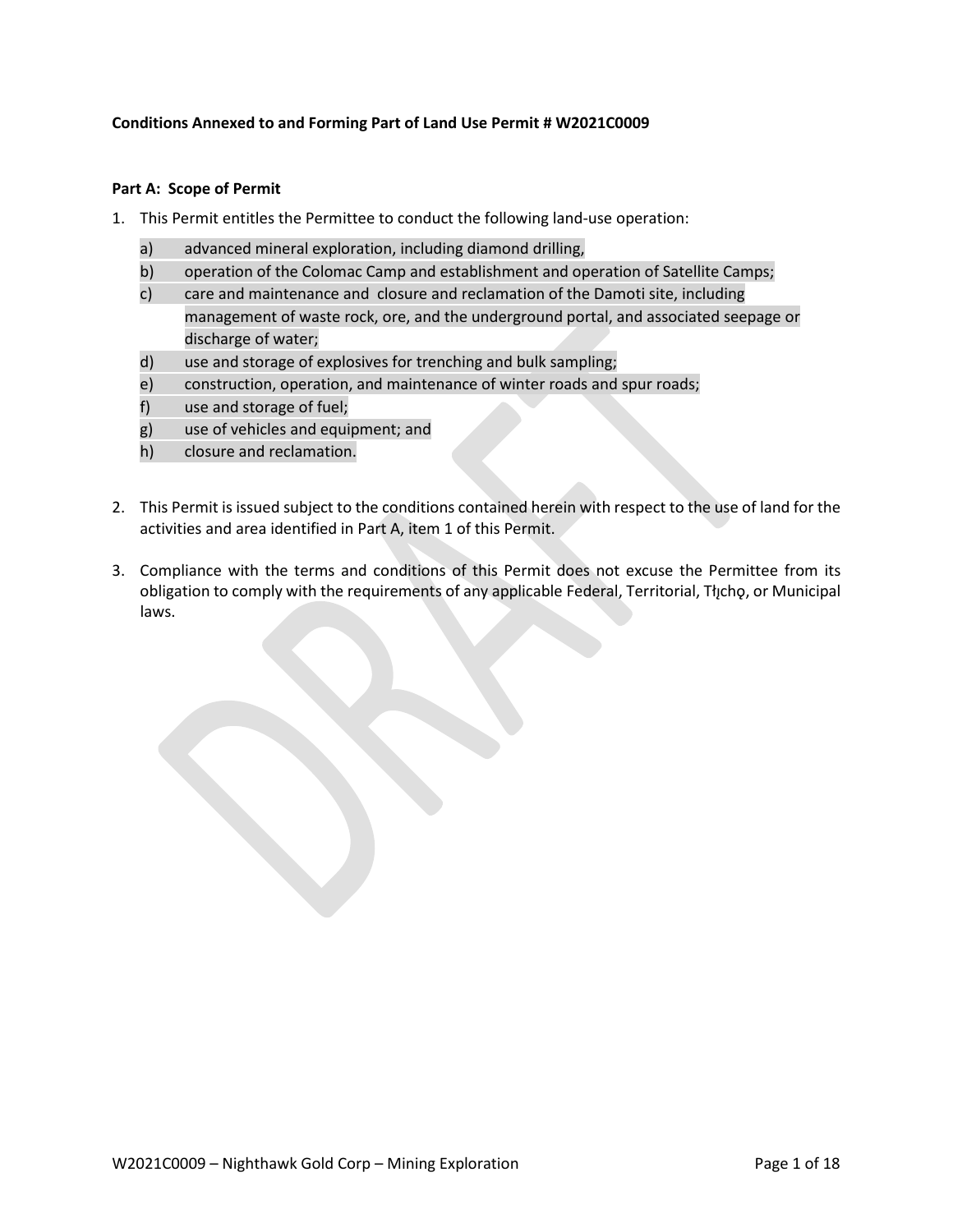**Part B: Definitions** (defined terms are capitalized throughout the Permit)

- **Act** the *Mackenzie Valley Resource Management Act.*
- **Archaeological Impact Assessment -** archaeological research as defined by the Prince of Wales Northern Heritage Centre *Guidelines for Developers for the Protection of Archaeological Sites in the Northwest Territories.*
- **Archaeological Overview**  a study of archaeological sites as defined by the Prince of Wales Northern Heritage Centre G*uidelines for Developers for the Protection of Archaeological Sites in the Northwest Territories.*
- **Board -** the Wek'èezhìi Land and Water Board established under Part 3 of the Act.
- **Borehole** a hole that is made in the surface of the ground by drilling or boring.
- **Dogleg** the clearing of a line, trail, or right-of-way that is curved sufficiently so that no part of the clearing beyond the curve is visible when approached from either direction.
- **Drilling Fluid**  any liquid mixture of water, sediment, drilling muds, chemical additives or other wastes that are pumped down hole while drilling and are specifically related to drilling activity.
- **Drilling Waste** all materials or chemicals, solid or liquid, associated with drilling, including drill cuttings and Drilling Fluids.
- **Durable Land** land that is able to withstand repeated use, such as gravel or sand with minimal vegetative cover.
- **Engagement Plan**  a document, developed in accordance with the Board's *Engagement and Consultation Policy* and the *Engagement Guidelines for Applicants and Holders of Water Licences and Land Use Permits*, that clearly describes how, when, and which engagement activities will occur with an affected party during the life of the project.

#### **Flowing Artesian Well** - a well in which water:

- a) Naturally rises above the ground surface or the top of any casing; and
- b) Flows naturally, either intermittently or continuously.
- **Fuel Storage Container** a container for the storage of petroleum or allied petroleum products with a capacity of less than 230 litres.
- **Fuel Storage Tank**  a closed container for the storage of petroleum or allied petroleum products with a capacity of more than 230 litres.
- **Greywater** all liquid wastes from showers, baths, sinks, kitchens, and domestic washing facilities but not including toilet wastes.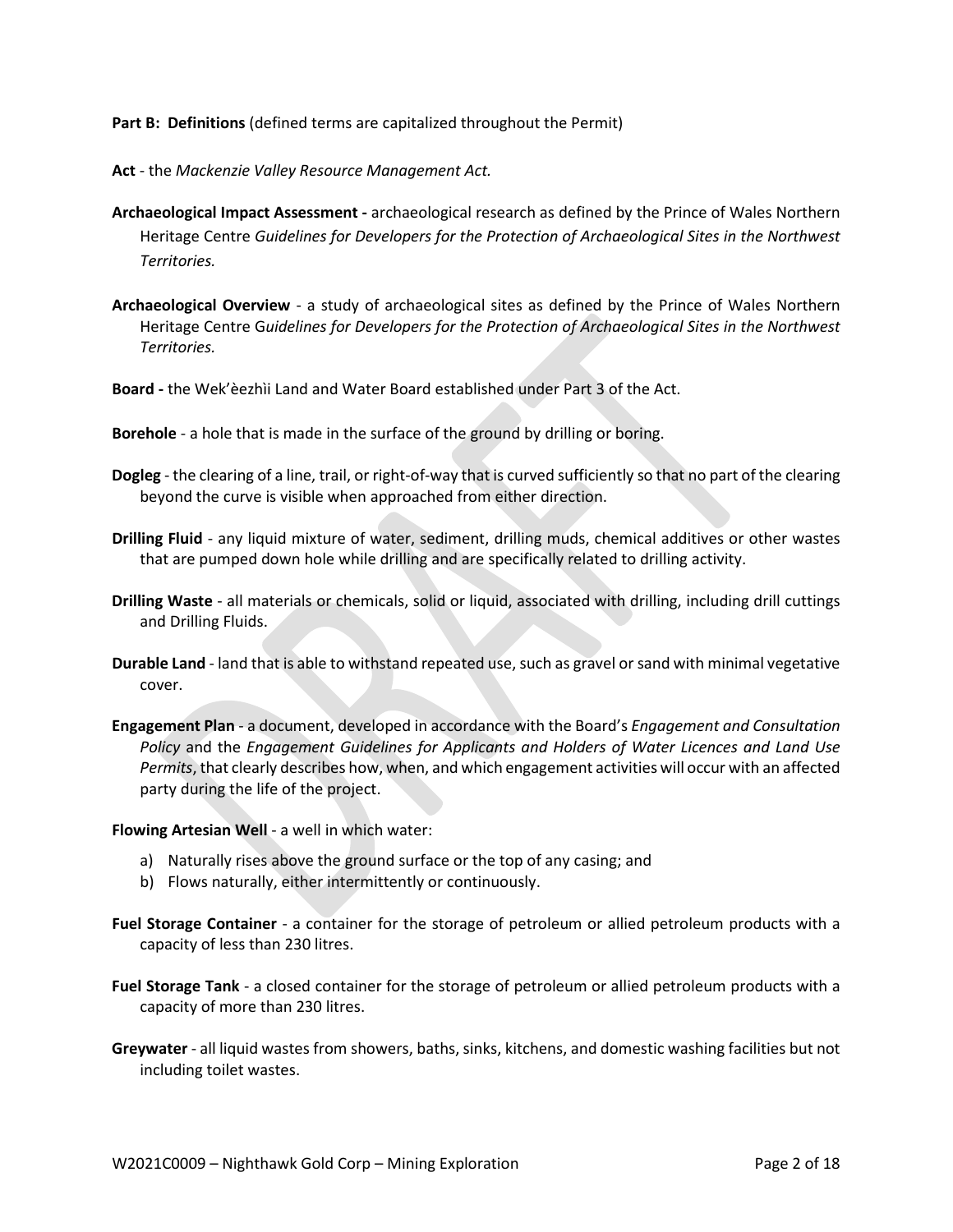- **Habitat** the area or type of site where a species or an individual of a species of wildlife naturally occurs or on which it depends, directly or indirectly, to carry out its life processes.
- **Inspector**  an Inspector designated by the Minister under the Act.
- **Minister** the Minister of Crown-Indigenous Relations and Northern Affairs Canada or the Minister of the Government of the Northwest Territories – Department of Lands, as the case may be.
- **Ordinary High-Water Mark**  the usual or average level to which a body of water rises at its highest point and remains for sufficient time so as to change the characteristics of the land. In flowing waters (rivers, streams) this refers to the "active channel/bank-full level" which is often the 1:2 year flood flow return level. In inland lakes, wetlands, or marine environments, it refers to those parts of the Watercourse bed and banks that are frequently flooded by water so as to leave a mark on the land and where the natural vegetation changes from predominately aquatic vegetation to terrestrial vegetation (excepting water tolerant species). For reservoirs, this refers to normal high operating levels (full supply level).

**Permittee -** the holder of this permit.

Permafrost - ground (soil or rock) that remains at or below 0°C for at least two consecutive years.

- **Satellite Camp**  a small temporary facility for the purpose of supporting exploration activities outside the primary exploration camp.
- **Secondary Containment** containment that prevents liquids that leak from Fuel Storage Tanks or containers from reaching outside the containment area and includes double-walled Tanks, piping, liners, and impermeable barriers.
- **Sewage** all toilet wastes and Greywater.
- **Spill Contingency Plan** a document, developed in accordance with Aboriginal Affairs and Northern Development Canada's *Guidelines for Spill Contingency Planning* that describes the set of procedures to be implemented to minimize the effects of a spill.

**Spring Break-up** – April 15 each year, for the purpose of this operation.

**Sump** - a human-made pit or natural depression in the earth's surface used for the purpose of depositing Waste that does not contain Toxic Material, such as non-toxic Drilling Waste or Sewage, therein.

**Toxic Material** - any substance that enters or may enter the environment in a quantity or concentration or under conditions such that it:

- a) Has or may have an immediate or long-term harmful effect on the environment or its biological diversity;
- b) Constitutes or may constitute a danger to the environment on which life depends; or
- c) Constitutes or may constitute a danger in Canada to human life or health.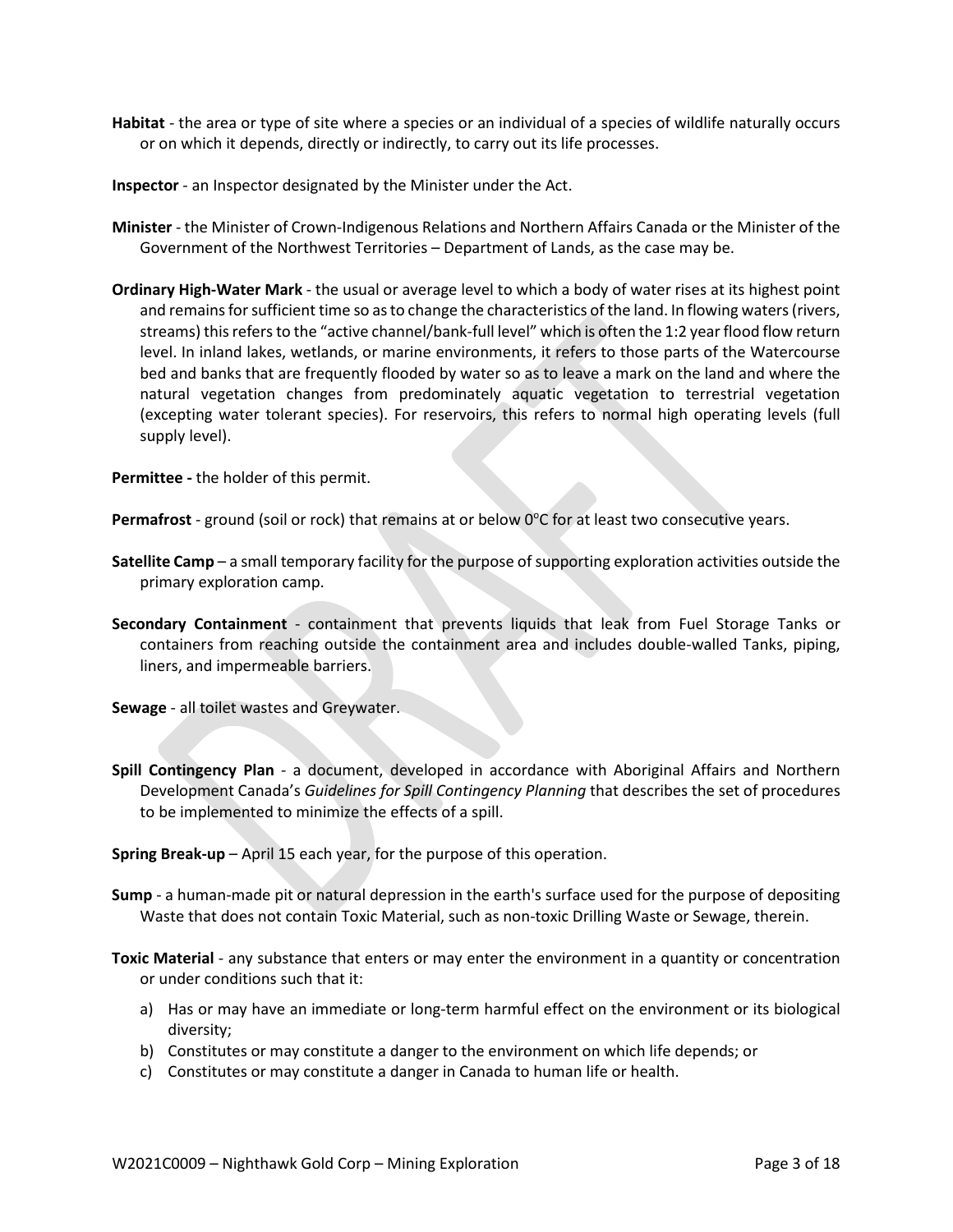- **Waste -** any garbage, debris, chemical, or Toxic Material to be used, stored, disposed of, or handled on land, and also as defined in section 51 of the Act**.**
- **Waste Management Plan** a document, developed in accordance with the Board's Guidelines for Developing a Waste Management Plan, that describes the methods of Waste management from Waste generation to final disposal.
- **Watercourse** a natural body of flowing or standing water or an area occupied by water during part of the year, and includes streams, springs, swamps and gulches but does not include groundwater.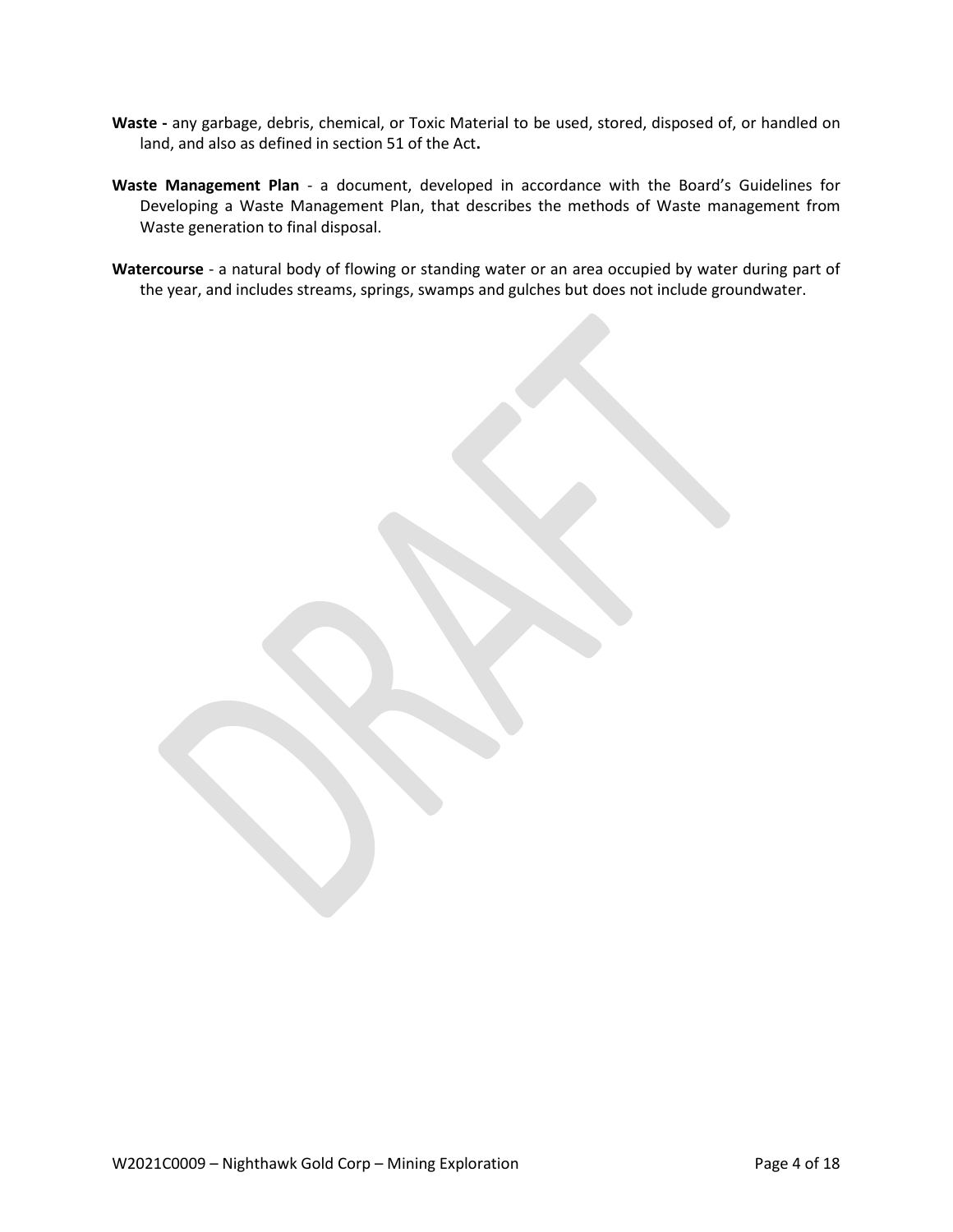**Part C: Conditions Applying to All Activities** (headings correspond to subsection 26(1) of the Mackenzie Valley Land Use Regulations)

# **26(1)(***a***) Location and Area**

1. The Permittee shall operate in accordance with the requirements of the Colomac Site Restrictions annexed to the Permit. **COLOMAC SITE RESTRICTIONS** 2. The Permittee shall only conduct this land-use operation on lands designated in the application. **LOCATION OF ACTIVITIES** 3. The Permittee shall not conduct any part of the land-use operation within 300 metres of any privately owned or leased land or structures, including cabins used for traditional activities, unless otherwise approved by the Board. **PRIVATE PROPERTY SETBACK** 4. The Permittee shall locate all camps on Durable Land or previously cleared areas, and a minimum of 100 metres from the Ordinary High-Water Mark. **CAMP SETBACK** 5. The Permittee shall use an existing campsite, where possible, as described in the complete application. **USE EXISTING CAMP** 6. At least XX days prior to the establishment of a Satellite Camp, the Permittee shall provide the following information, in writing, to the Board and an Inspector: a) the location of the Satellite Camp; b) confirmation that no changes are required to applicable management plans; and c) confirmation that requirements of Conditions 63 and 64, if needed, have been satisfied. **SATELLITE CAMP - NOTIFICATION** 7. Prior to establishment of a Satellite Camp, the Permittee shall receive written authorization from the Inspector. **SATELLITE CAMPS** 8. Prior to the commencement of drilling, the Permittee shall submit the target areas and final drill hole locations on a 1:50,000-scale map with coordinates and map datum to the Board and an Inspector. **DRILL LOCATIONS** 9. The Permittee shall not conduct a drilling operation or construct an adit or drill site within 100 metres of the Ordinary High-Water Mark of any Watercourse, unless otherwise authorized in writing by an Inspector. **DRILLING/ ADIT SETBACK**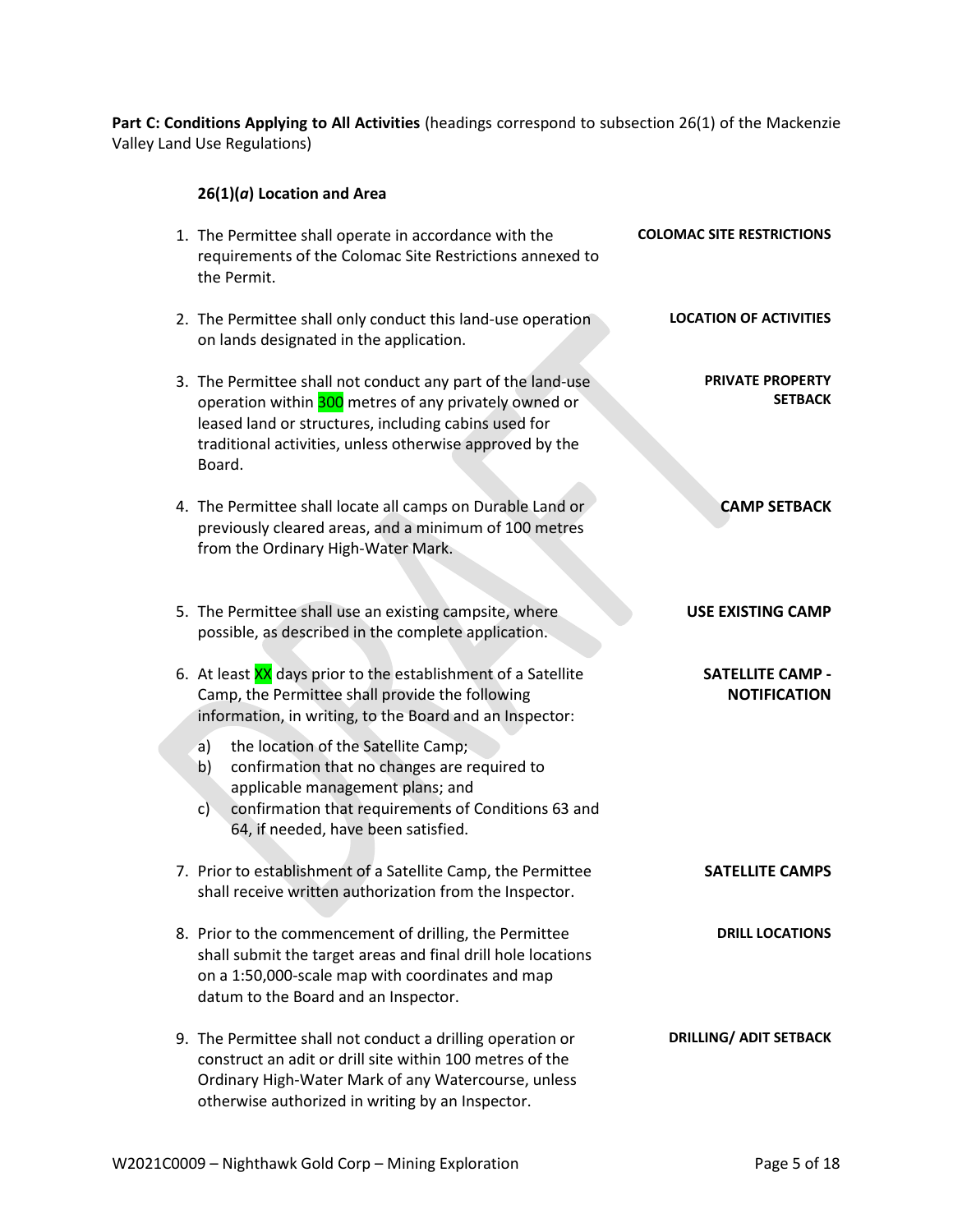10 The Permittee shall not locate any Sump within 100 metres of the Ordinary High-Water Mark of any Watercourse, unless otherwise authorized in writing by an Inspector.

# 11

- 12 The Permittee shall not construct parallel lines or roads, unless an existing line or road cannot be used.
- 13 The Permittee shall confine the width of the right-of-way to a maximum of 10 metres, unless otherwise authorized in writing by a Land Use Inspector.

# **26(1)(***b***) Time**

14 At least 48 hours prior to the initial commencement of the land-use operation, the Permittee's Field Supervisor shall notify the Board and contact a GNWT Inspector at (867) 767-9188 and a CIRNAC Inspector at (867) 669-2442 or (867) 669-2468.

# 15

- 16 At least 48 hours prior to commencement of the land-use operation, the Permittee shall provide the following information, in writing, to the Board and an Inspector:
	- d) the name(s) of the person(s) in charge of the field operation;
	- e) alternates; and
	- f) all methods for contacting the above person(s).
- 17 At least ten days prior to Spring Break-up, the Permittee shall advise an Inspector of:
	- a) the plan for removal or storage of equipment and materials; and
	- b) when cleanup and Progressive Reclamation of the land used will be completed.
- 18 At least ten days prior to the completion of the land-use operation, the Permittee shall advise an Inspector of:
	- a) the plan for removal or storage of equipment and materials;
	- b) when final cleanup and reclamation of the land used will be completed; and
	- c) when the Final Plan will be submitted.

# **REPORTS BEFORE SPRING BREAK UP REMOVAL**

**SUMP SETBACK**

**PARALLEL ROADS**

**WIDTH RIGHT-OF-WAY**

**INITIAL NOTIFICATION – CONTACT INSPECTOR**

**IDENTIFY AGENT**

**REPORTS BEFORE FINAL REMOVAL**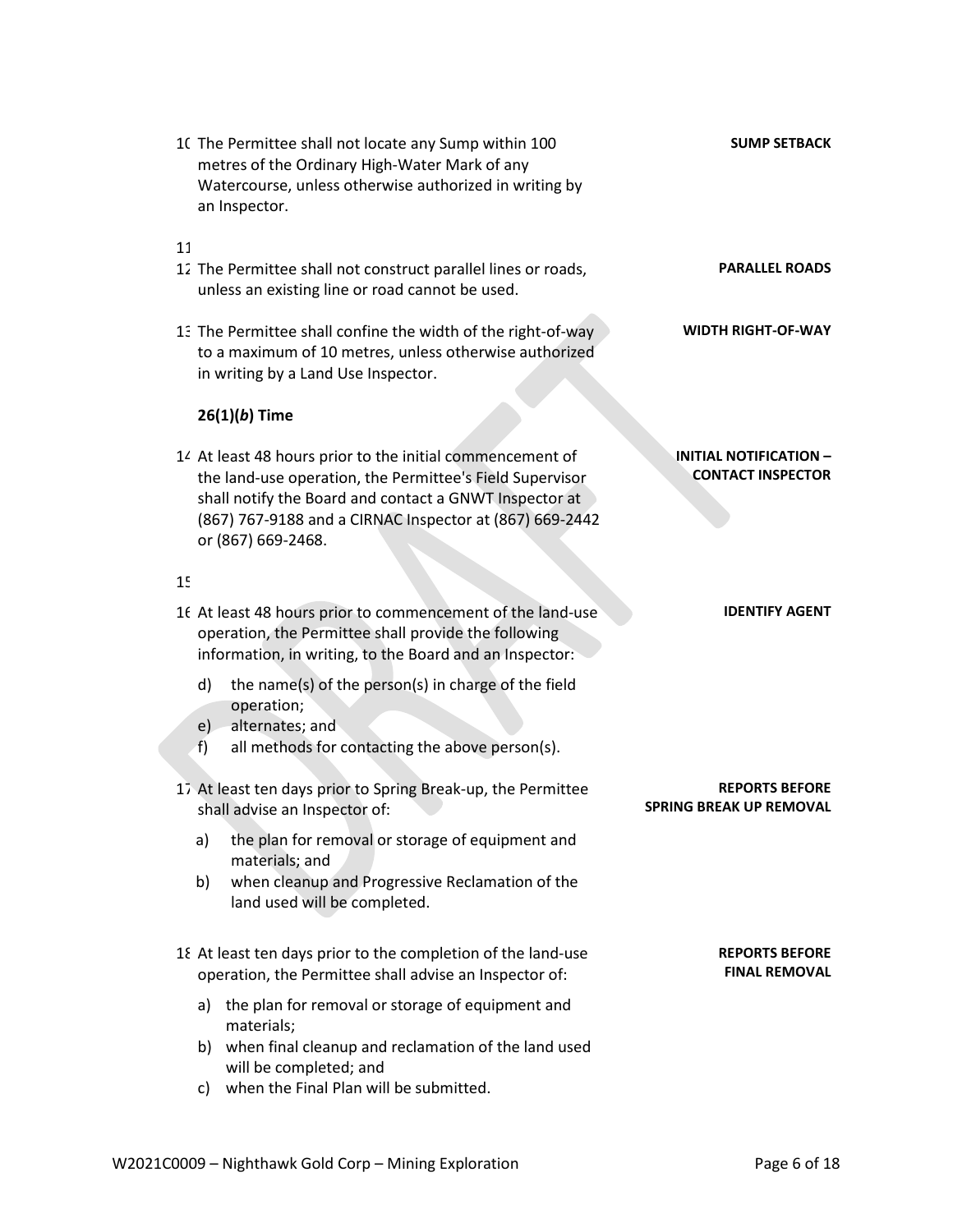|                                                    | $20(1)(t)$ Type and size of Equipment                                                                                                                                                      |           |
|----------------------------------------------------|--------------------------------------------------------------------------------------------------------------------------------------------------------------------------------------------|-----------|
| <b>USE APPROVED EQUIPMENT</b>                      | 20 The Permittee shall only use equipment of a similar type,<br>size, and number to that listed in the complete<br>application.                                                            |           |
| <b>FIRE-FIGHTING EQUIPMENT</b>                     | 21 The Permittee shall maintain fire-fighting equipment at<br>the site.                                                                                                                    |           |
|                                                    | 26(1)(d) Methods and Techniques                                                                                                                                                            |           |
| <b>DOGLEG APPROACHES</b>                           | 22 The Permittee shall Dogleg lines, trails and right-of-ways<br>that approach Watercourses or public roads.                                                                               |           |
| <b>REFILL CRATERS</b>                              | 23 As the land-use operation progresses, the Permittee shall<br>refill and restore craters caused by explosives.                                                                           |           |
| <b>MINERAL EXPLORATION DRILL</b><br><b>CASINGS</b> | 24 Immediately upon completion of operations at each<br>Borehole, the Permittee shall remove or cut off and seal<br>each drill casing at ground level.                                     |           |
| <b>REMOVE WIRE</b>                                 | 25 The Permittee shall remove all wire from the land as the<br>land-use operation progresses.                                                                                              |           |
| <b>WINTER ROADS</b>                                | 26 The Permittee shall construct and maintain the overland<br>portion of winter roads with a minimum of 10 cm of<br>packed snow and/or ice at all times during this land-use<br>operation. |           |
| <b>STORAGE ON ICE</b>                              | 27 The Permittee shall not erect camps or store material,<br>other than that required for immediate use, on the ice<br>surface of a Watercourse.                                           |           |
| <b>EXCAVATED MATERIAL</b><br><b>TEST PITS</b>      | 28 Prior to the expiry end of the land-use operation, the<br>Permittee shall replace all excavated material, unless<br>otherwise authorized in writing by an Inspector.                    |           |
|                                                    | 26(1)(e) Type, Location, Capacity, and Operation of All<br><b>Facilities</b>                                                                                                               | <b>29</b> |
| <b>CLEAN WORK AREA</b>                             | 30 The Permittee shall ensure that the land use area is kept<br>clean at all times.                                                                                                        |           |

# $1<sup>c</sup>$

# **26(1)(***c***) Type and Size of Equipment**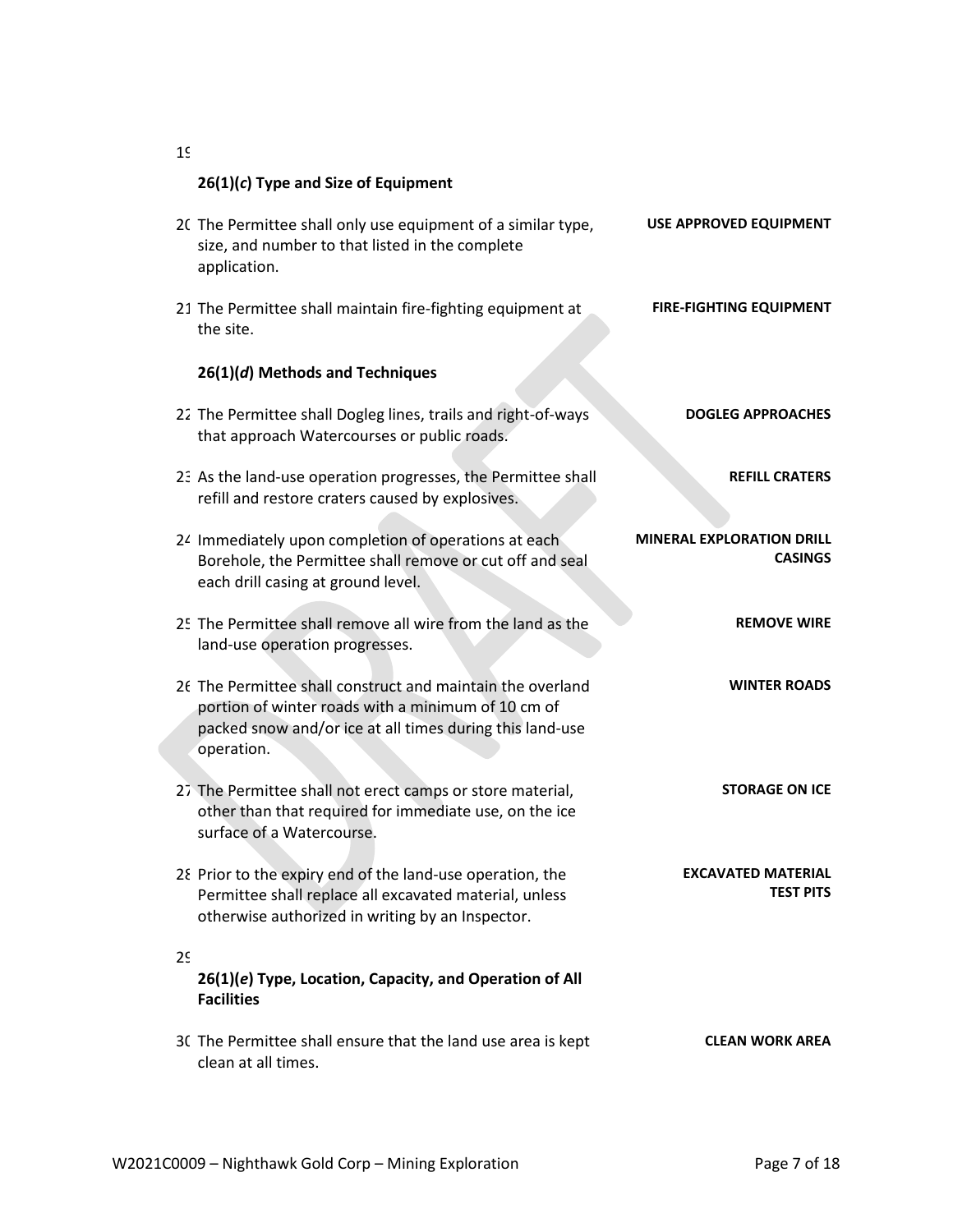|                                                  | 26(1)(f) Control or Prevention of Ponding of Water,<br>Flooding, Erosion, Slides, and Subsidence of Land                                                                                                                                                |  |
|--------------------------------------------------|---------------------------------------------------------------------------------------------------------------------------------------------------------------------------------------------------------------------------------------------------------|--|
| <b>NATURAL DRAINAGE</b>                          | 31 The land-use operation shall not cause obstruction to any<br>natural drainage.                                                                                                                                                                       |  |
| <b>PROGRESSIVE EROSION</b><br><b>CONTROL</b>     | 32 The Permittee shall install and maintain suitable erosion<br>control structures as the land-use operation progresses.                                                                                                                                |  |
| <b>REPAIR</b><br><b>EROSION</b>                  | 33 The Permittee shall apply appropriate mitigation at the<br>first sign of erosion.                                                                                                                                                                    |  |
| <b>FLOWING ARTESIAN WELL</b>                     | 34 The Permittee shall, where flowing water from a Borehole<br>is encountered:                                                                                                                                                                          |  |
|                                                  | plug the Borehole in such a manner as to<br>a)<br>permanently prevent any further outflow of water;<br>and                                                                                                                                              |  |
|                                                  | b)<br>immediately report the occurrence to the Board and<br>an Inspector.                                                                                                                                                                               |  |
| <b>OFF-ROAD VEHICLE TRAVEL</b>                   | 35 The Permittee shall only conduct off-road vehicle travel<br>on snow-covered surfaces.                                                                                                                                                                |  |
| <b>PREVENTION OF RUTTING</b>                     | 36 The Permittee shall prepare the site in such a manner as<br>to prevent rutting or gouging of the ground surface.                                                                                                                                     |  |
| <b>SUSPEND OVERLAND TRAVEL</b>                   | 37 The Permittee shall suspend overland travel of<br>equipment or vehicles at the first sign of rutting or<br>gouging.                                                                                                                                  |  |
| <b>VEHICLE MOVEMENT FREEZE-UP</b>                | 38 The Permittee shall not move any equipment or vehicles<br>unless the ground surface is in a state capable of fully<br>supporting the equipment or vehicles without rutting or<br>gouging.                                                            |  |
| <b>CONSTRUCT</b><br><b>ICE BRIDGES SNOWFILLS</b> | 39 The Permittee shall-only use clean water and snow in the<br>construction of ice bridges and snow fills.                                                                                                                                              |  |
| <b>REMOVE</b><br><b>ICE BRIDGES/ SNOWFILLS</b>   | 40 Prior to Spring Break-up or completion of the land-use<br>operation, the Permittee shall clean up and either<br>remove or v-notch all ice bridges and snowfills from<br>stream crossings, unless otherwise authorized in writing<br>by an Inspector. |  |
| <b>STREAM BANKS</b>                              | 41 The Permittee shall not cut any stream bank, unless<br>otherwise authorized in writing by an Inspector.                                                                                                                                              |  |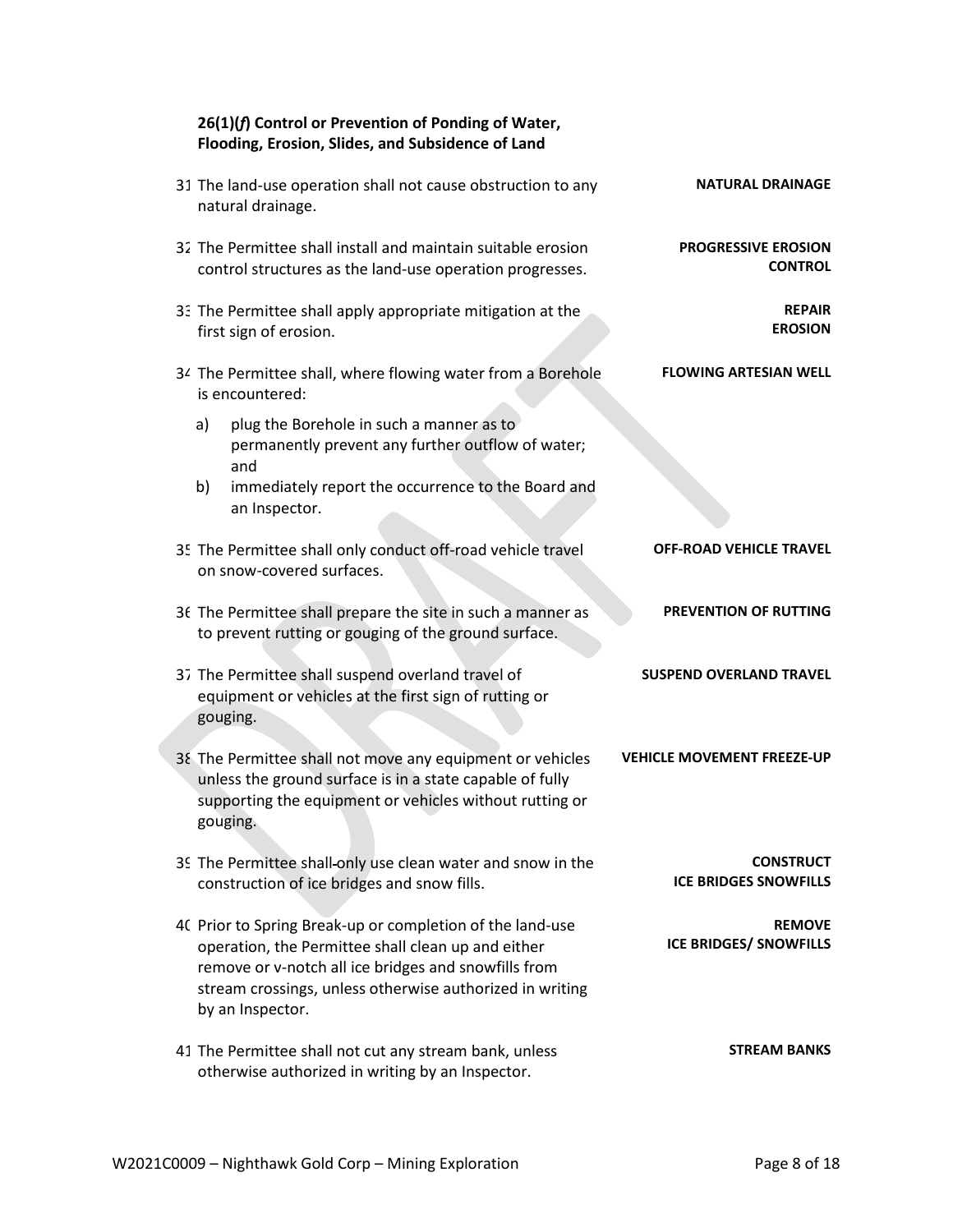| <b>MINIMIZE APPROACH</b>                    | 42 The Permittee shall minimize approach grades on all<br>Watercourse crossings.                                                                                                                                                                                                                                             |  |
|---------------------------------------------|------------------------------------------------------------------------------------------------------------------------------------------------------------------------------------------------------------------------------------------------------------------------------------------------------------------------------|--|
| <b>DRY FORDING</b>                          | 43 The Permittee shall use temporary bridges or dry fording<br>when crossing streams.                                                                                                                                                                                                                                        |  |
| <b>EXCAVATION AND</b><br><b>EMBANKMENTS</b> | 44 The Permittee shall slope the sides of Waste material<br>piles, excavations, and embankments - except in solid<br>rock - to a minimum ratio of 2:1 vertical, unless<br>otherwise authorized in writing by an Inspector.                                                                                                   |  |
| <b>EXCAVATION SETBACK</b>                   | 45 The Permittee shall not excavate land within 100 metres<br>of the Ordinary High-Water Mark of any Watercourse,<br>unless otherwise authorized in writing by an Inspector.                                                                                                                                                 |  |
|                                             | 26(1)(g) Use, Storage, Handling, and Ultimate Disposal<br>of Any Chemical or Toxic Material                                                                                                                                                                                                                                  |  |
| <b>CHEMICALS</b>                            | 46 At least seven days prior to the use of any chemicals that<br>were not identified in the complete application, the<br>Safety Data Sheets must be provided to the Board and an<br>Inspector.                                                                                                                               |  |
| <b>DRILLING NEAR WATER OR ON</b><br>ICE     | 47 When drilling within 100 metres of the Ordinary High-<br>Water Mark of any Watercourse, and when drilling on ice,<br>the Permittee shall contain all drill water and Drilling<br>Waste in a closed circuit system for reuse, off-site<br>disposal, or deposit into a land-based Sump or natural<br>depression.            |  |
| <b>DRILLING WASTE</b>                       | 48 The Permittee may deposit Drilling Waste that does not<br>contain Toxic Material in a Sump. Any Sumps or natural<br>depressions used to deposit Drilling Waste must be<br>located at least 100 metres from the Ordinary High-Water<br>Mark of any Watercourse, unless otherwise authorized in<br>writing by an Inspector. |  |
| <b>DRILLING WASTE DISPOSAL</b>              | 49 The Permittee shall remove all Drilling Waste containing<br>Toxic Material to an approved disposal facility.                                                                                                                                                                                                              |  |
| <b>DRILLING WASTE</b><br><b>CONTAINMENT</b> | 50 The Permittee shall not allow any Drilling Waste to spread<br>to the surrounding lands or Watercourses.                                                                                                                                                                                                                   |  |
| <b>RECLAIM</b><br>NON-OIL AND GAS SUMPS     | 51 Prior to the expiry date of this Permit or the end of the<br>land-use operation, whichever comes first, the Permittee<br>shall backfill and restore all Sumps, unless otherwise                                                                                                                                           |  |

authorized in writing by an Inspector.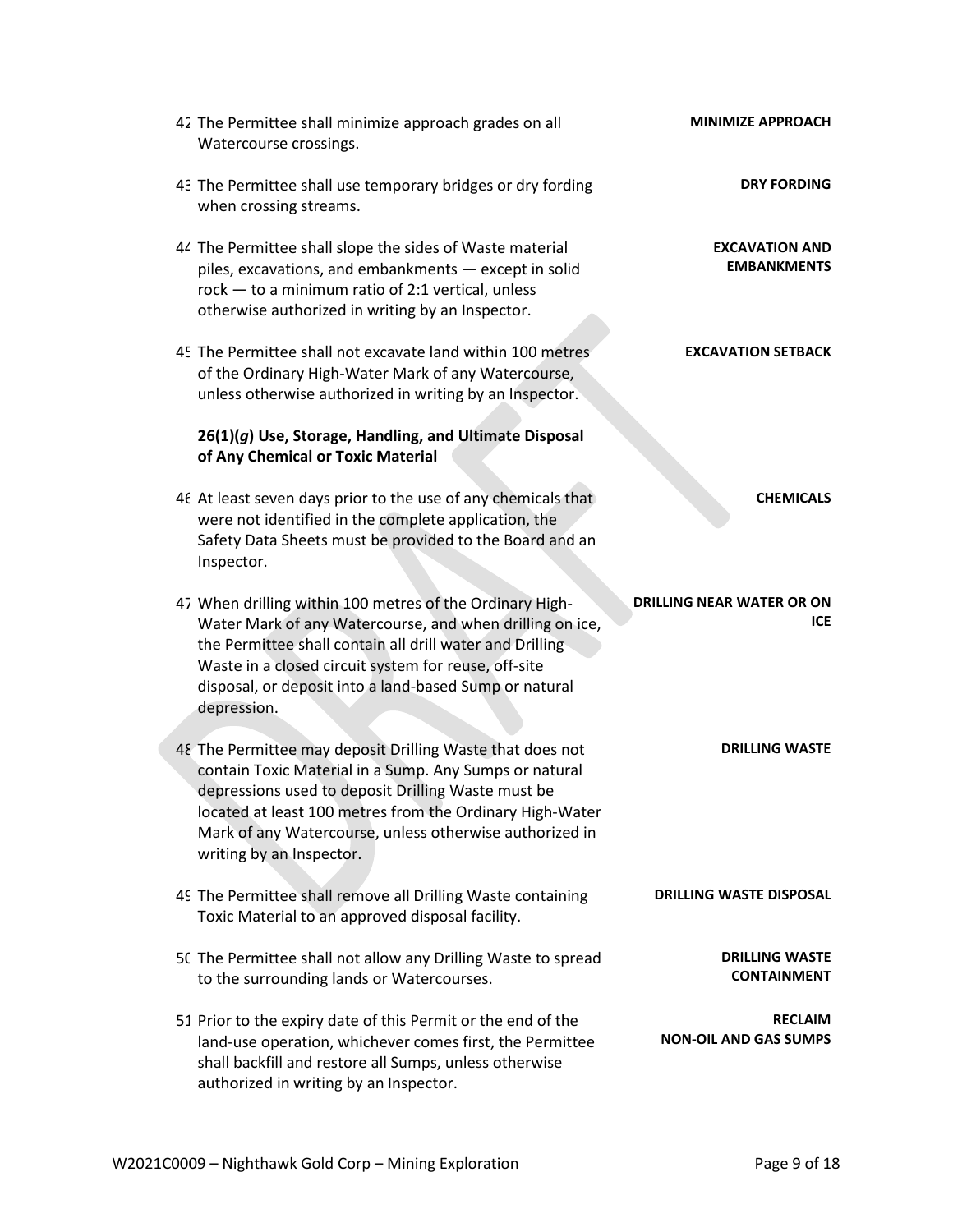| 55 The Permittee shall not operate any vehicle or equipment<br>within 150 metres of a known or suspected historical or<br>archaeological site or burial ground. | ARLHAEULUGILAL BUFFER   |
|-----------------------------------------------------------------------------------------------------------------------------------------------------------------|-------------------------|
| 60 The Permittee shall not knowingly remove, disturb, or<br>displace any archaeological specimen or site.                                                       | <b>SITE DISTURBANCE</b> |
| W2021C0009 - Nighthawk Gold Corp - Mining Exploration                                                                                                           | Page 10 of 18           |

- 52 The Permittee shall dispose of all Toxic Material as described in the approved Waste Management Plan.
- 53 The Permittee shall dispose of all Waste petroleum products by removal to an approved disposal facility or by incineration in a device designed for this purpose, as described in the approved Waste Management Plan.
- 54 The Permittee shall provide written notification to the Board and Inspector a minimum of 10 days prior to the initial deposit of Waste, demonstrating that the licenced disposal facility has agreed to accept the Waste and has the capacity to receive the volumes of Waste requested.

# **26(1)(***h***) Wildlife and Fish Habitat**

55 The Permittee shall take all reasonable measures to prevent damage to wildlife and fish Habitat during this land-use operation.

# **26(1)(***i***) Storage, Handling, and Disposal of Refuse or Sewage**

- 56 The Permittee shall dispose of all Waste as described in the **Waste Management Plan**, once approved, and shall annually review the plan and make any necessary revisions to reflect changes in operations, technology, chemicals, or fuels, or as directed by the Board. Revisions to the plan shall be submitted to the Board for approval.
- 57 The Permittee shall keep all garbage and debris in a secure container until disposal.
- 58 The Permittee shall dispose of all Sewage and Greywater as described in the approved Waste Management Plan.

# **26(1)(***j***) Protection of Historical, Archaeological, and Burial Sites**

- 59 The Permittee shall not operate any vehicle or equipment
- **ARCHAEOLOGICAL BUFFER**

# **SITE DISTURBANCE**

# **GARBAGE CONTAINER**

**WASTE MANAGEMENT**

**SEWAGE DISPOSAL - PLAN**

**HABITAT DAMAGE**

**DISPOSAL**

**WASTE PETROLEUM DISPOSAL**

**NOTIFICATION OF SOLID WASTE** 

**WASTE CHEMICAL DISPOSAL**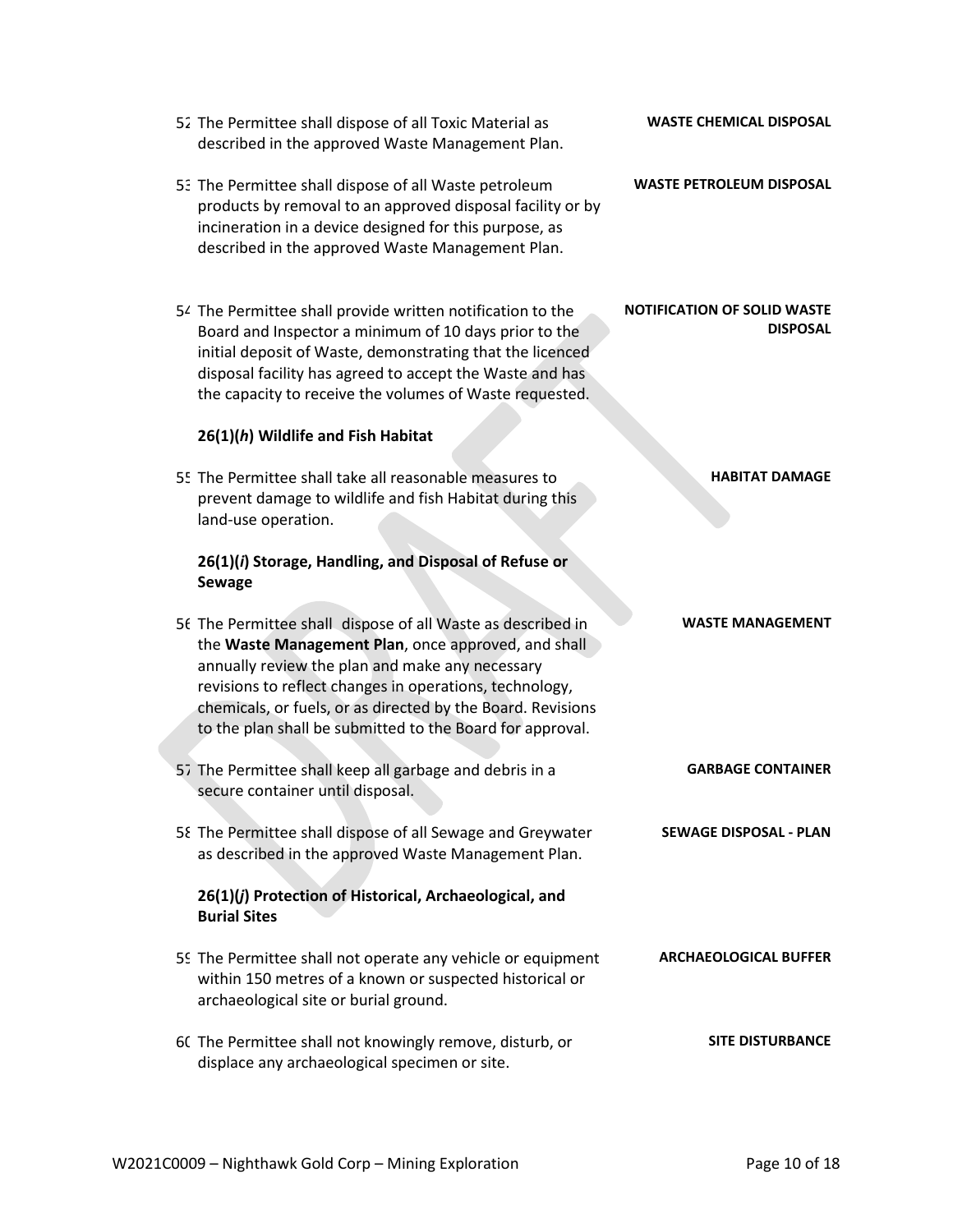- 61 The Permittee shall, where a suspected archaeological or historical site, or burial ground is discovered:
	- a) immediately suspend operations on the site; and
	- b) notify the Board at (867) 765-4592, a GNWT Inspector at (867) 767 9188 or a federal Inspector at (867) 669-2442 or (867) 669-2468, the Prince of Wales Northern Heritage Centre at 767-9347 ext. 71250 or ext. 71251 and the Thicho Government, Manager of Research Operations (867)-392-6381.
- $62$  At least  $30$  days prior to any new land disturbance, including new drill sites, the Permittee shall conduct an Archaeological Overview to identify areas of high and low potential for archaeological and burial sites and shall submit a summary report to the Board and the Prince of Wales Northern Heritage Centre.
- 63 Prior to disturbance in areas of high potential for archaeological or burial sites identified in the Archaeological Overview, the Permittee shall conduct an Archaeological Impact Assessment of the sites where disturbance is planned and shall submit a summary report to the Board and the Prince of Wales Northern Heritage Centre.

# **26(1)(***k***) Objects and Places of Recreational, Scenic, and Ecological Value**

*Intentionally left blank.* **26(1)(***l***) Security Deposit**

- 64 Prior to the commencement of the land-use operation, the Permittee shall deposit with the Minister a security deposit in the amount of  $\frac{5}{2}$
- 65 Prior to the commencement of the land-use operation, the Permittee shall deposit with the Minister a security deposit in the amount of  $\boldsymbol{\zeta}$
- 66 All costs to remediate the area under this Permit are the responsibility of the Permittee.

# **26(1)(***m***) Fuel Storage**

# 67 The Permittee shall:

a) examine all Fuel Storage Containers and Tank for leaks on a daily basis; and

#### **SITE DISCOVERY AND NOTIFICATION**

#### **ARCHAEOLOGICAL OVERVIEW**

#### **AIA – HIGH POTENTIAL**

**SECURITY DEPOSIT - FEDERAL**

**SECURITY DEPOSIT – NON-FEDERAL**

#### **RESPONSIBILITY FOR REMEDIATION COSTS**

**REPAIR LEAKS**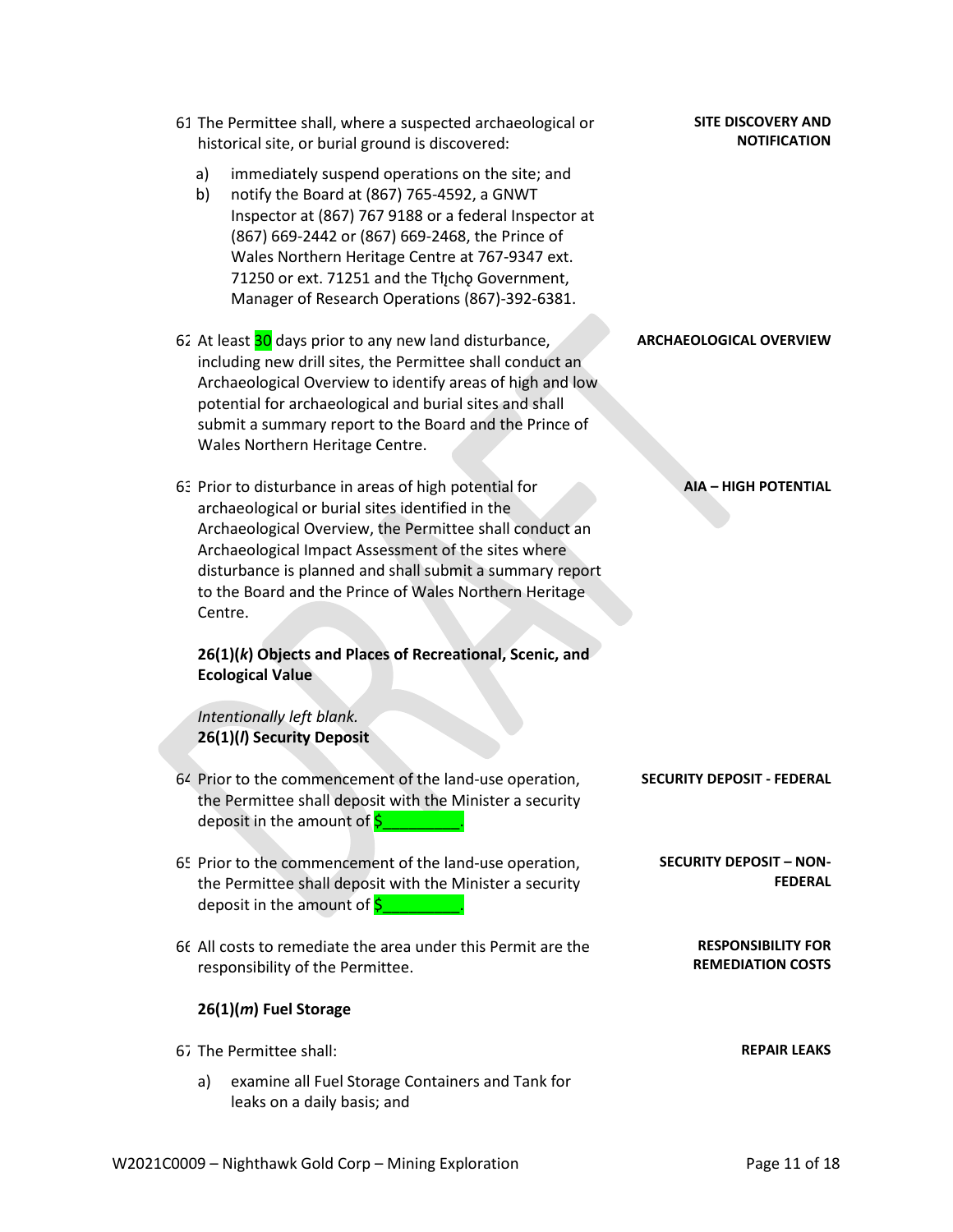b) repair all leaks immediately.

| <b>FUEL STORAGE SETBACK</b>                        | 68 The Permittee shall place Fuel Storage Containers and or<br>Tanks a minimum of 100 metres from the Ordinary High-<br>Water Mark of any Watercourse, unless otherwise<br>authorized in writing by an Inspector.                                                                                                                    |  |
|----------------------------------------------------|--------------------------------------------------------------------------------------------------------------------------------------------------------------------------------------------------------------------------------------------------------------------------------------------------------------------------------------|--|
| <b>FUEL CACHE SECONDARY</b><br><b>CONTAINMENT</b>  | 69 The Permittee shall ensure that all fuel caches have<br>adequate Secondary Containment.                                                                                                                                                                                                                                           |  |
| <b>SECONDARY CONTAINMENT -</b><br><b>REFUELING</b> | 70 The Permittee shall set up all refueling points with<br>Secondary Containment.                                                                                                                                                                                                                                                    |  |
| <b>FUEL CONTAINMENT</b>                            | 71 The Permittee shall not allow petroleum products to<br>spread to surrounding lands or Watercourses.                                                                                                                                                                                                                               |  |
| <b>FUEL ON LAND</b>                                | 72 The Permittee shall locate mobile fuel facilities on land<br>when the facilities are stationary for more than 12 hours.                                                                                                                                                                                                           |  |
| <b>MARK CONTAINERS AND TANKS</b>                   | 73 The Permittee shall mark all Fuel Storage Containers and<br>Tanks with the Permittee's name.                                                                                                                                                                                                                                      |  |
| <b>MARK FUEL LOCATION</b>                          | 74 The Permittee shall mark all stationary fuel caches and<br>fuel storage facilities with flags, posts, or similar devices<br>so that they are at all times plainly visible to local vehicle<br>travel.                                                                                                                             |  |
| <b>MAXIMUM FUEL ON SITE</b>                        | 75 The Permittee shall have a maximum of 1,255,830 litres<br>of fuel stored on the land use site at any time, unless<br>otherwise approved by the Board.                                                                                                                                                                             |  |
| <b>REPORT FUEL LOCATION</b>                        | 76 Within ten days of the establishment of any fuel cache,<br>the Permittee shall report the location and quantity of<br>the cache in writing to the Board and an Inspector.                                                                                                                                                         |  |
| <b>SEAL OUTLET</b>                                 | 77 The Permittee shall seal all outlets of Fuel Storage<br>Containers and store the containers on their sides with<br>the outlets located at 3 and 9 o'clock, except for<br>containers currently in use.                                                                                                                             |  |
| <b>SPILL CONTINGENCY PLAN</b>                      | 78 The Permittee shall comply with the Spill Contingency<br>Plan, once approved, and shall annually review the plan<br>and make any necessary revisions to reflect changes in<br>operations, technology, chemicals, or fuels, or as directed<br>by the Board. Revisions to the plan shall be submitted to<br>the Board for approval. |  |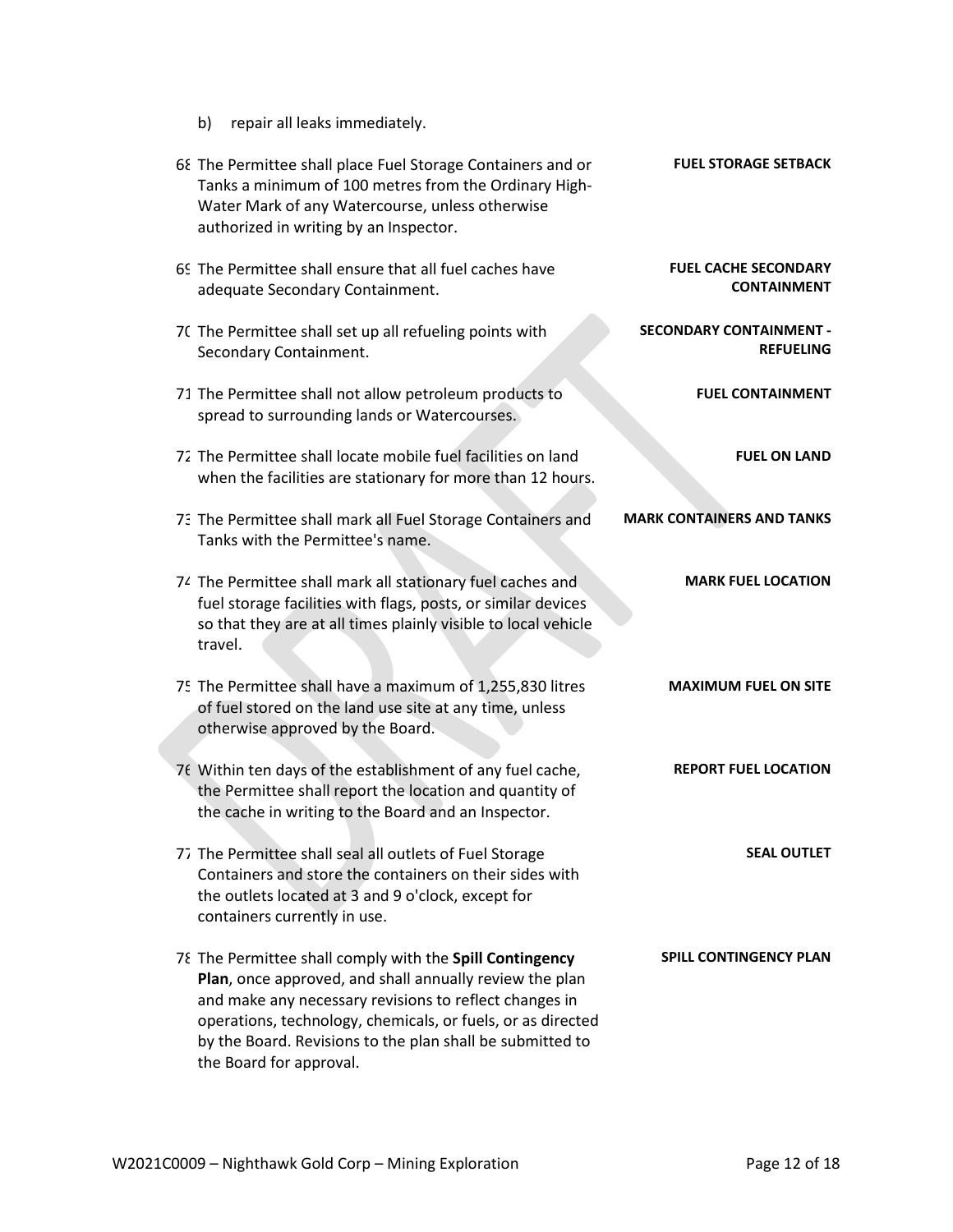| 79 Prior to commencement of the land-use operation the<br>Permittee shall ensure that spill-response equipment is in<br>place to respond to any potential spills.                                                                                                                                                                                                                                                                                                                                                                                                                                                                                                                                                                                                                                                                                                                                                                                                            | <b>SPILL RESPONSE</b>          |
|------------------------------------------------------------------------------------------------------------------------------------------------------------------------------------------------------------------------------------------------------------------------------------------------------------------------------------------------------------------------------------------------------------------------------------------------------------------------------------------------------------------------------------------------------------------------------------------------------------------------------------------------------------------------------------------------------------------------------------------------------------------------------------------------------------------------------------------------------------------------------------------------------------------------------------------------------------------------------|--------------------------------|
| 80 All equipment that may be parked for two hours or more,<br>shall have a haz-mat/drip tray under it or be sufficiently<br>diapered. Leaky equipment shall be repaired<br>immediately.                                                                                                                                                                                                                                                                                                                                                                                                                                                                                                                                                                                                                                                                                                                                                                                      | <b>DRIP TRAYS</b>              |
| 81 The Permittee shall clean up all leaks, spills, and<br>contaminated material immediately                                                                                                                                                                                                                                                                                                                                                                                                                                                                                                                                                                                                                                                                                                                                                                                                                                                                                  | <b>CLEAN UP SPILLS</b>         |
| 82 During the period of this Permit, if a spill occurs or is<br>foreseeable, the Permittee shall:<br>a) implement the approved Spill Contingency Plan;<br>b) report it-immediately using the NU-NT Spill Report<br>Form by one of the following methods:<br>Telephone: (867) 920-8130<br>$\bullet$<br>Fax: (867) 873-6924<br>$\bullet$<br>E-mail: spills@gov.nt.ca<br>$\bullet$<br><b>Online: Spill Reporting and Tracking Database</b><br>$\bullet$<br>c) within 24 hours, notify the Board and an Inspector;<br>and<br>d) within 30 days of initially reporting the incident,<br>submit a detailed report to the Board and an<br>Inspector, including descriptions of causes, response<br>actions, and any changes to procedures to prevent<br>similar occurrences in the future. Any updates to this<br>report shall be provided to the Board and an<br>Inspector in writing as changes occur.<br>26(1)(n) Methods and Techniques for Debris and Brush<br><b>Disposal</b> | <b>REPORT SPILLS</b>           |
| 83 The Permittee shall progressively dispose of all brush and<br>trees; all disposal shall be completed prior to the end of<br>this land use operation                                                                                                                                                                                                                                                                                                                                                                                                                                                                                                                                                                                                                                                                                                                                                                                                                       | <b>BRUSH DISPOSAL/ TIME</b>    |
| 84 The Permittee shall not clear areas larger than identified<br>in the complete application.                                                                                                                                                                                                                                                                                                                                                                                                                                                                                                                                                                                                                                                                                                                                                                                                                                                                                | <b>MINIMIZE AREA CLEARED</b>   |
| 85 The Permittee shall clear by hand all trees and brush a<br>minimum distance of 10 metres from the top edge of all<br>stream banks and top edge of slopes.                                                                                                                                                                                                                                                                                                                                                                                                                                                                                                                                                                                                                                                                                                                                                                                                                 | <b>CLEARING SENSITIVE AREA</b> |

# **26(1)(***o***) Restoration of the Lands**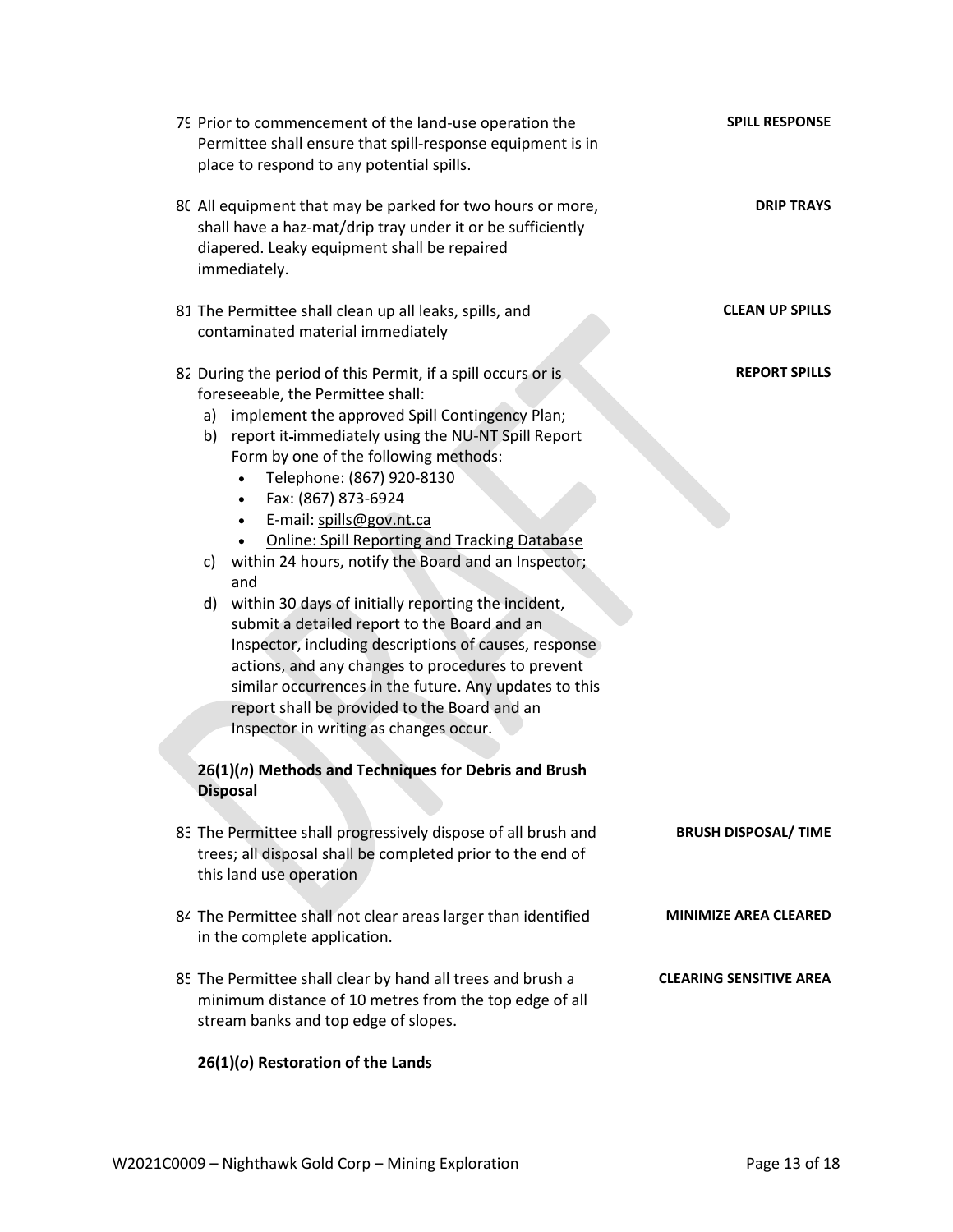| 86 All outstanding liabilities and obligations of the Permittee<br>in relation to work performed or required to be<br>performed under Land Use Permit W2018C0007 are fully<br>incorporated into and subsumed under this Permit, and<br>the Permittee must therefore complete the restoration<br>and other obligations set out in or incurred under Permit<br>W2018C0007, as well as such further obligations as may<br>be set out in or incurred under this Permit. | <b>TRANSFER OF LIABILITIES</b>                 |
|---------------------------------------------------------------------------------------------------------------------------------------------------------------------------------------------------------------------------------------------------------------------------------------------------------------------------------------------------------------------------------------------------------------------------------------------------------------------|------------------------------------------------|
| 87 All areas affected by construction or removal activities<br>shall be stabilized and landscaped to their pre-<br>construction profiles, unless otherwise authorized in<br>writing by an Inspector.                                                                                                                                                                                                                                                                | <b>PRE-CONSTRUCTION PROFILES</b>               |
| 88 The Permittee shall dispose of all overburden as<br>approved by the Board, or as otherwise authorized in<br>writing by an Inspector.                                                                                                                                                                                                                                                                                                                             | <b>DISPOSAL OF OVERBURDEN</b>                  |
| 89 The Permittee shall save the organic soil stripped from<br>the land use area and shall use the organic soil for<br>reclamation as approved by the Board,<br>or otherwise authorized in writing by an Inspector.                                                                                                                                                                                                                                                  | <b>SAVE AND PLACE ORGANIC SOIL</b>             |
| 90 Prior to the end of the land-use operation, the Permittee<br>shall complete all cleanup and restoration of the lands<br>used.                                                                                                                                                                                                                                                                                                                                    | <b>FINAL CLEANUP AND</b><br><b>RESTORATION</b> |
| 91 Prior to the end of the land-use operation, the Permittee<br>shall prepare the site in such a manner as to facilitate<br>natural revegetation.                                                                                                                                                                                                                                                                                                                   | <b>NATURAL VEGETATION</b>                      |
| 92 The Permittee shall carry out Progressive Reclamation of<br>disturbed areas as soon as it is practical to do so.                                                                                                                                                                                                                                                                                                                                                 | PROGRESSIVE RECLAMATION                        |
| 93 Prior to the end of the land-use operation, the Permittee<br>shall restore any trails impacted by the land-use<br>operation by removing fallen trees and any other<br>obstructions from the trails.                                                                                                                                                                                                                                                              | <b>TRAILS RESTORATION</b>                      |
| $26(1)(p)$ Display of Permits and Permit Numbers                                                                                                                                                                                                                                                                                                                                                                                                                    |                                                |
| 94 The Permittee shall display a copy of this Permit in each<br>campsite established to carry out this land-use operation.                                                                                                                                                                                                                                                                                                                                          | <b>DISPLAY PERMIT</b>                          |
| 95 The Permittee shall keep a copy of this Permit on hand at<br>all times during this land-use operation.                                                                                                                                                                                                                                                                                                                                                           | <b>COPY OF PERMIT</b>                          |
| 26(1)(q) Biological and Physical Protection of the Land                                                                                                                                                                                                                                                                                                                                                                                                             |                                                |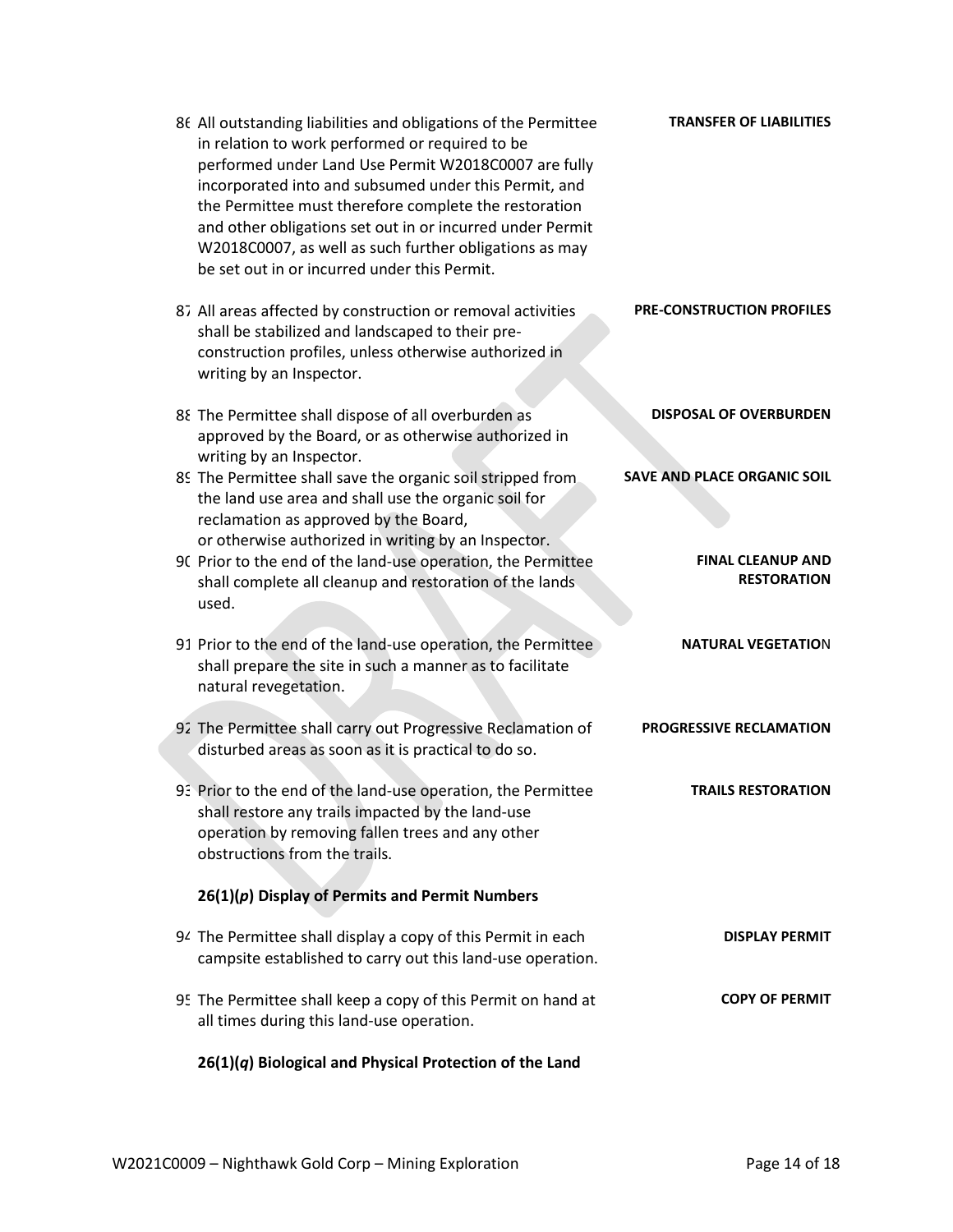- 96 If nesting areas are encountered during the course of operations, the Permittee shall minimize all activity so as to not disturb them.
- 97 The Permittee shall submit a revised Wildlife Mitigation and Monitoring Plan.
- 98 Prior to the commencement of the land-use operation, the Permittee shall submit a revised **with a** Plan *(e.g. Waste Management or Spill Contingency or Engagement Plan)* in accordance with **CO** Guidelines *(e.g. MVLWB's "Guidelines for Developing a Waste Management Plan" or Aboriginal Affairs and Northern Development Canada's "Guidelines for Spill Contingency Planning" or MVLWB's "Engagement Guidelines for Applicants and Holders if Wate Licences and Land Use Permits") to the Board for approval.*
- 99 If any plan is not approved by the Board, the Permittee shall revise the plan according to the Board's direction and re-submit it to the Board for approval.
- 10 The Permittee shall comply with the **Engagement Plan**, once approved, and shall annually review the plan and make any necessary revisions to reflect changes in operations or as directed by the Board. Revisions to the plan shall be submitted to the Board for approval.
- 10 All revised plans submitted to the Board shall include a brief summary of the changes made to the plan.

**MIGRATORY BIRD NEST DISTURBANCE**

**WILDLIFE MITATIGATION AND MONITORING PLAN**

**SUBMIT REVISED PLAN**

**RESUBMIT PLAN**

**ENGAGEMENT PLAN** 

**SUMMARY OF CHANGES**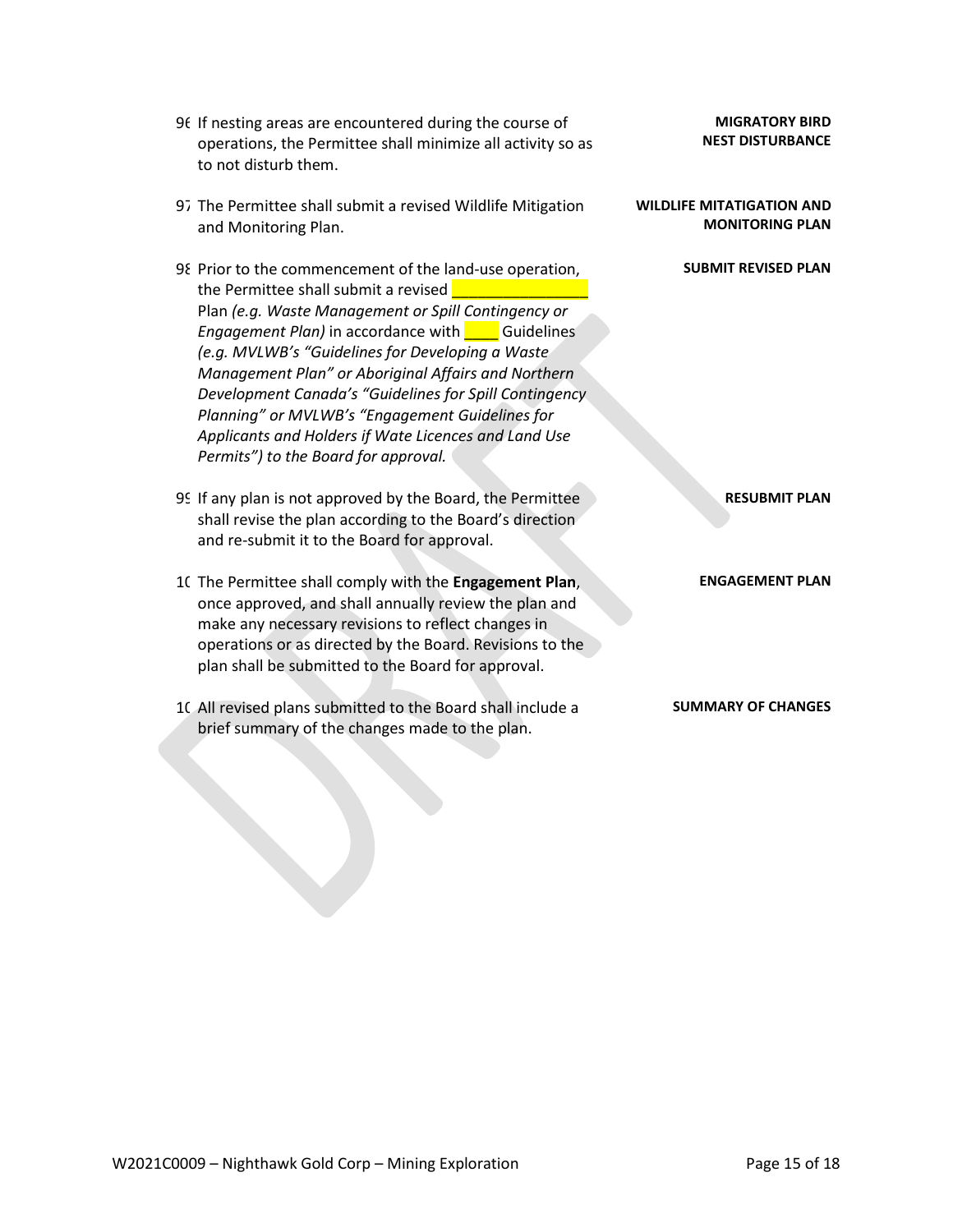# COLOMAC SITE RESTRICTIONS

PERMITTEE: Nighthawk Gold Corp.

PERMIT NUMBER: W2018C0007

EFFECTIVE DATE OF COLOMAC SITE RESTRICTIONS:

Part C, Condition 1 of Land Use Permit W2018C0007 states that "The Permittee shall operate in accordance with the requirements of the Colomac Site Restrictions annexed to this permit, and any revisions to the Colomac Site Restrictions as and when approved by the Board." The specific site restrictions are as follows:

- i. To ensure the health and safety of its workers, the Permittee shall not access the Tailings Containment Facility, Tailings Containment Area access road, Open Pit Area, or Main Mine Complex areas for any purpose. Access to the airstrip access road shall be permitted.
- ii. The Permittee shall not establish any camps or store equipment, fuel, or other supplies in the aforementioned areas.
- iii. The Permittee shall not drill, trench, excavate any sump, or otherwise alter or disturb the engineered tailings cap within the Tailings Containment Area, Dam 1/Dam 1 B structures, Dyke 7 and spillway, Dam 2 discharge channel, Spruce Lake Disposal Cell, landfill cap in Zone 2.5 Pit, Primary Crusher cap, Steeves Lake Shoreline remediation area, Hydrocarbon Soil Remediation area or east wall of Zone II Pit.
- iv. The Permittee shall not establish any camps or store equipment, fuel, or other supplies within 30 m of the south bank of the Truck Lake Channel or within 30 m of the south shore of Truck Lake.
- v. The Permittee shall not store bulk fuel north of the decommissioned Explosives Magazine area along the airstrip access road.
- vi. The Permittee shall not ford or cross the Truck Lake Channel with heavy equipment. Fording or crossing of the channel with ATVS can proceed during water-free conditions.
- vii. The Permittee shall not adversely alter the water quality within the Spanner Lake and Paddle Lake - Midgefly Lake - Lake 315 watersheds or within the drainage pathway between Tailings Lake and Indin River.
- viii. If drilling within the watershed divides, the Permittee shall contain all drill waste in a closed circuit system for reuse, off-site disposal, or deposit into a land-based sump or natural depression outside of the indicated areas.
- ix. If use of water for drilling is sourced from lakes on the Colomac footprint, the monthly amounts shall be reported to CIRNAC.
- x. The Permittee shall not alter or disturb the tailings water repository in Zone 2.0 Pit, the historic Duck Lake tailings remediation area, Tailings Lake, Dam 2 Discharge Channel and the Tailings Containment Area.
- xi. The Permittee shall not access the warehouse building known as "Big Blue" as indicated in Colomac Site Map 1, unless otherwise authorized by the owner of the building.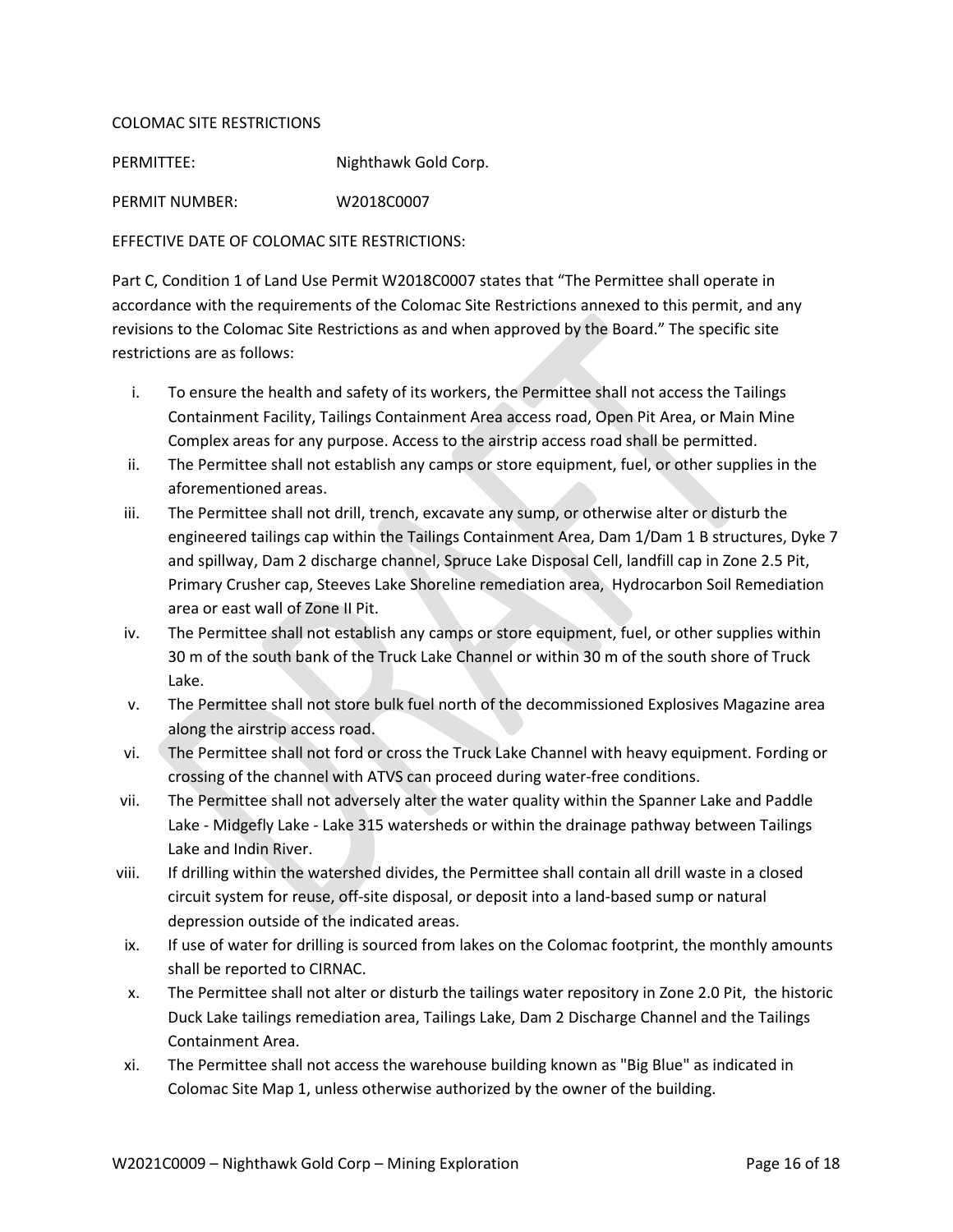- xii. The Permittee shall not impact upon caribou migration around the Colomac site.
- xiii. The Permittee shall not alter, block or otherwise disturb the caribou barriers or pathways.
- xiv. The Permittee shall not impede or obstruct, in any way, the Crown's access to the site for monitoring or inspection purposes.

Description of areas referred to in the Colomac site restrictions

- 1. Discharge Pathway Tailings Lake to Indin River
	- i) Spanner Lake and Paddle Lake-Midgefly Lake-315 Lake watersheds
	- ii) Surveillance Network Stations 1563-39, 1563-14, 1563-40, 1563-41, 1563-13, 1563- 32
- 2. Tailings Containment Area
	- i) Engineered retention structures at Dam 1 / Dam 1B including thermosyphons and thermistor instrumentation strings
	- ii) Engineered tailings cap at Dam 1&2, mid-lake, Dyke 7 and causeway areas in Tailings Lake
	- iii) Engineered tailings cap in Spruce Lake
	- iv) Engineered Spruce Lake Disposal Cell (mill process waste repository)
	- v) Engineered retention and drainage structures Dyke 7, buttress and spillway
	- vi) Engineered drainage structure at Dam 2 Discharge Channel
	- vii) SNP 1563-39
- 3. Tailings Containment Area Access Road
	- i) Duck Lake crossing restoration
	- ii) Sewage lagoon and decommissioned retention berm
	- iii) Historic Duck Lake tailings remediation area (west shore)
- 4. Open Pit Area
	- i) Zone 2.0 Pit (treated tailings water repository) and East Wall
	- ii) SNP 1563-26 in Zone 2.0 Pit
	- iii) Pressure sensor (hydrology monitoring) in Zone 2.0, 2.5, and 3.0 Pits
	- iv) Pressure sensor (hydrology monitoring) in Baton Lake
	- v) Engineered, non-hazardous landfill in Zone 2.5 Pit
	- vi) SNP 1563-29 (Baton Lake)
- 5. Spot Pond Truck Lake Steeves Lake Drainage
	- i) French drain between Baton and Spot Lake
	- ii) Engineered channel and plug at Spot Pond-Truck Lake drainage
	- iii) SNP 1563-23 (Truck Lake)
	- iv) Truck Lake re-vegetation areas along north and west shores
	- v) Engineered wetland at Truck Lake outflow to Truck Lake Channel
	- vi) Engineered Truck Lake Channel
	- vii) SNP 1563-4 (Truck Lake discharge at Steeves Lake)
	- viii) SNP 1563-02
- 6. South Waste Rock Dump Area